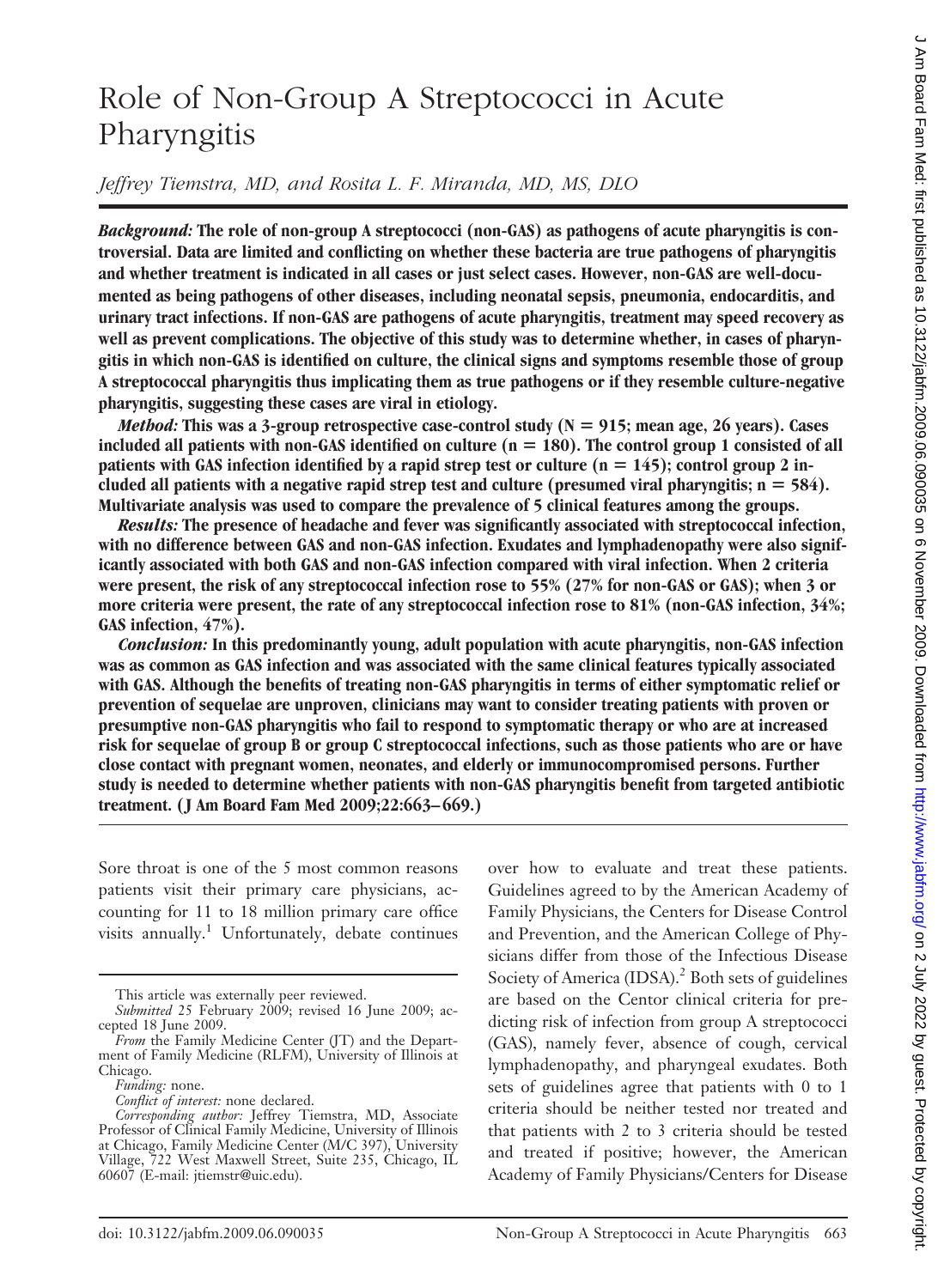Control and Prevention/American College of Physicians guidelines recommend empirically treating patients with 4 criteria whereas the IDSA guidelines recommend testing these patients as well and treating then only if they have a positive result. Furthermore, many physicians fail to follow any guideline and often presumptively treat patients at low risk of streptococcal infection without confirmatory testing.<sup>2</sup>

The role of non-GAS as a pathogen in acute pharyngitis is controversial. The guidelines above presume that GAS is the only important treatable cause and dissuade from using antibiotics for treating non-GAS. Studies have reported conflicting incidence rates of non-GAS in symptomatic versus asymptomatic individuals. $3-5$  One study of children found that group C streptococcus can cause exudates, sore throat, and fever,<sup>6</sup> although whether these children respond to antibiotics remains controversial.7 Although group C pharyngitis is common in adults, only one study found rates of fever, exudates, and cervical adenopathy similar to those rates found in individuals with GAS pharyngitis.<sup>8</sup> The consequences of untreated non-GAS pharyngitis are also unclear. Although there has been no established connection between pharyngitis and other non-GAS infections, group B and group C strep are causes of other serious diseases, including neonatal sepsis, pneumonia, endocarditis, and food-borne illness.<sup>9,10</sup>

This study examined the incidence of non-GAS– associated pharyngitis among our clinical population and whether clinical criteria can be used to distinguish non-GAS from viral pharyngitis. Clinical criteria examined included the 4 Centor criteria: fever, cervical lymphadenopathy, pharyngeal exudates, and the absence of cough, as well as headache. Although headache is not one of the Centor criteria, it is a commonly looked for symptom of strep throat and is associated with group A streptococcal infection in both children and adults. $11,12$ 

### **Methods**

We conducted a retrospective case-control study of all adult patients who presented to our 2 family medicine clinics with sore throat and had a rapid strep test (RST) during a 12-month period. Our clinics serve a mixed urban population. Approximately one third of our patient population is the student body of a large urban university. The remainder are primarily managed care and privately insured patients and their families, with  $<$ 10% covered by Medicare and  $\leq 10\%$  covered by Medicaid or uninsured*.*

Our clinics use the QuickVue Inline Strep A test (Quidel Corp., San Diego, CA). Per our medical center policy all patients with a negative RST must have a throat culture done. Cultures are inoculated to a streptococcal-selective agar and the plates are incubated for 24 to 48 hours in 5%  $CO_2$ -enriched atmosphere at 35°. The Hardy Diagnostics Strep PRO Grouping Kit (Santa Maria, CA) was used for typing; this kit uses a rapid latex agglutination method for the serologic identification of Lancefield's group A, B, C, F, and G from isolated colonies of B hemolytic streptococci.

All patients with non-GAS identified on culture were included as cases. Control group 1 consisted of all patients with GAS infection identified by RST or culture; control group 2 included all patients with a negative RST and culture (presumed viral pharyngitis). Each chart was reviewed for documentation of 5 clinical criteria traditionally associated with GAS infection: headache, fever (by history or documented in the office  $>99.5^{\circ}$ ), pharyngeal exudates, cervical lymphadenopathy, and absence of cough. The incidence of these criteria was compared by multivariate analysis using SPSS software (SPSS, Inc., Chicago, IL).

#### **Results**

Nine hundred fifteen charts were reviewed; 6 patients, who had negative RSTs but no cultures sent, were excluded. The mean age was 26 years for cases, 25 years for control group 1, and 27 years for control group 2 ( $P > .05$ ). The population was primarily young adults (Figure 1)*.* The prevalence of GAS by culture or RST was 16.0%, the prevalence of non-GAS was 19.8%, and the presence of viral (culture negative) was 64.2% (Figure 2). Of the 145 GAS patients, RST was positive for 75% of patients; the remainder were diagnosed by culture. Prevalence rates for non-GAS by type were 8.5% (group C), 6.0% (group B), 3.6% (group G), 1% (group F), and 1% (nontypeable) (Figure 3).

The incidence of each of the clinical criteria are shown in Table 1. The presence of headache and fever was significantly associated with streptococcal infection, with no difference between GAS and non-GAS infection. Exudates and lymphadenopa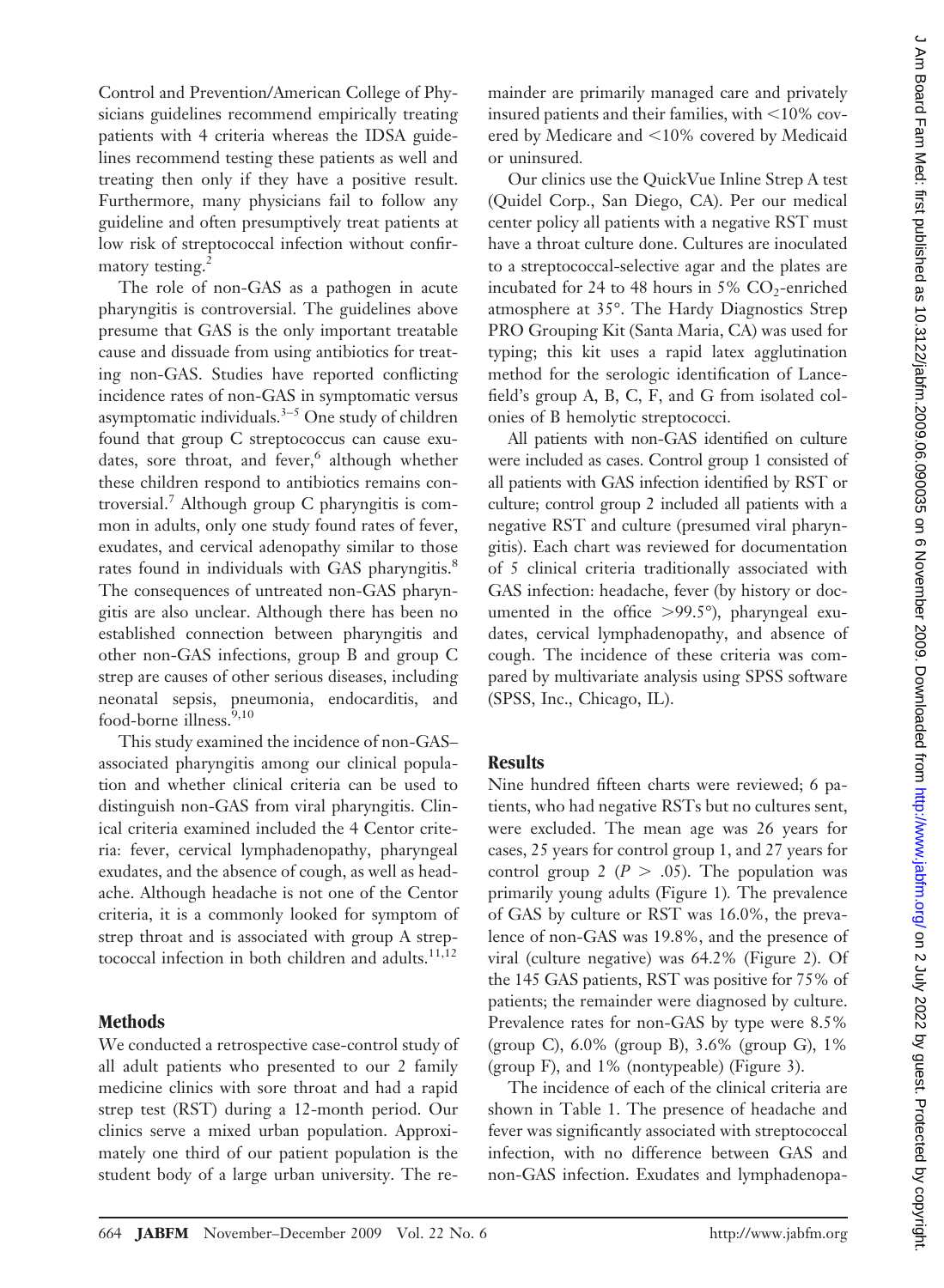Number





thy were also significantly associated with both GAS and non-GAS infection. Although both of these criteria were significantly more common in GAS infection than non-GAS infection, the magnitude of the difference was much smaller than between either streptococcal infection versus viral infection. The absence of cough did not differ between non-GAS infection and viral infection but was significantly more common in GAS infection (Figure 4). Analysis was

also performed for individual non-GAS types. For group B and group C alone or combined the results were not significantly different; for groups F, G, and nontypeable, the numbers were too small for meaningful analysis (Figure 5).

Clinical guidelines are based on the number of criteria present; Table 2 shows the culture results by the number of criteria present for each patient. Patients with 0 or 1 criteria had an 85% and 72%



**Figure 2. Study flow diagram. \*75% by rapid strep test and 25% by culture. GAS, group A streptococci.**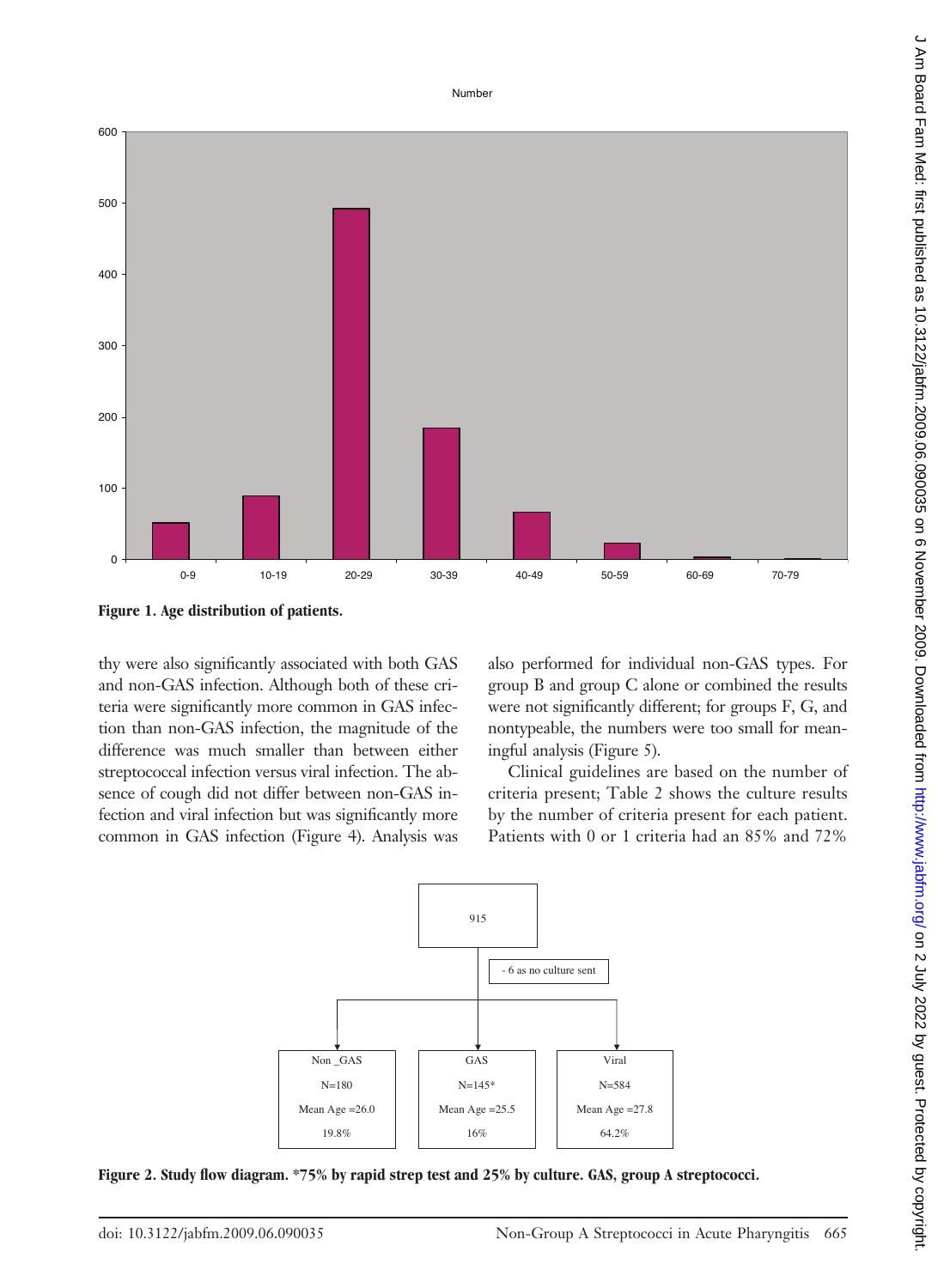

**Figure 3. Prevalence rates by type of streptococci.**

rate of viral infection, respectively. When 2 criteria were present, the risk of any streptococcal infection rose to 55% (27% for non-GAS or GAS), and when 3 or more criteria were present the rate of any streptococcal infection rose to 81% (non-GAS infection, 34%; GAS infection, 47%; Figure 6). The frequencies of these clinical features for patients with GAS is consistent with frequencies reported in other studies.

#### **Discussion**

As a retrospective study we could not ensure capture of all patients who presented to the clinics with a chief complaint of sore throat during this time frame. Billing code data were reviewed but ultimately this was not useful because patients with negative tests could be billed under multiple diagnoses, such as upper respiratory infection, cough, or viral syndrome. However, because our rates of GAS infection were similar to those reported in other studies, and because 589 patients tested had only 0 or 1 criteria present, it seems likely that we captured a representative majority of patients presenting with sore throat. It is possible that some patients with 0 or 1 criteria were not tested, but it is also possible that patients with 4 or 5 criteria were presumptively treated without testing. Given these factors it seems unlikely that missed patients would skew the results significantly in one direction.

In this retrospective chart review we relied on clinician documentation for the presence of clinical criteria. Clinicians may under-report clinical findings when they have a positive RST or when they are relying primarily on the RST result. Fever, exudates, and adenopathy were probably most reliably documented and notably had the strongest association with streptococcal infection. As a "negative" finding, the absence of cough was probably

|  |  |  | Table 1. Incidence of Clinical Criteria by Pharyngitis Type |  |  |  |  |  |  |
|--|--|--|-------------------------------------------------------------|--|--|--|--|--|--|
|--|--|--|-------------------------------------------------------------|--|--|--|--|--|--|

| Criteria   | Non-GAS $(\%)$ | GAS(%) | $(vs \text{ Non-GAS})$ | Viral $(\%)$ | $(vs \text{ Non-GAS})$ |
|------------|----------------|--------|------------------------|--------------|------------------------|
| Headache   | 14             | 18     | .39                    | 6            | .00                    |
| Fever      | 47             | 57     | .72                    | 30           | .00                    |
| Exudates   | 31             | 44     | .00                    |              | .00                    |
| Adenopathy | 31             | 51     | .00                    | 8            | .00                    |
| No cough   | 35             | 47     | .00                    | 29           | .16                    |

GAS, group A streptococci.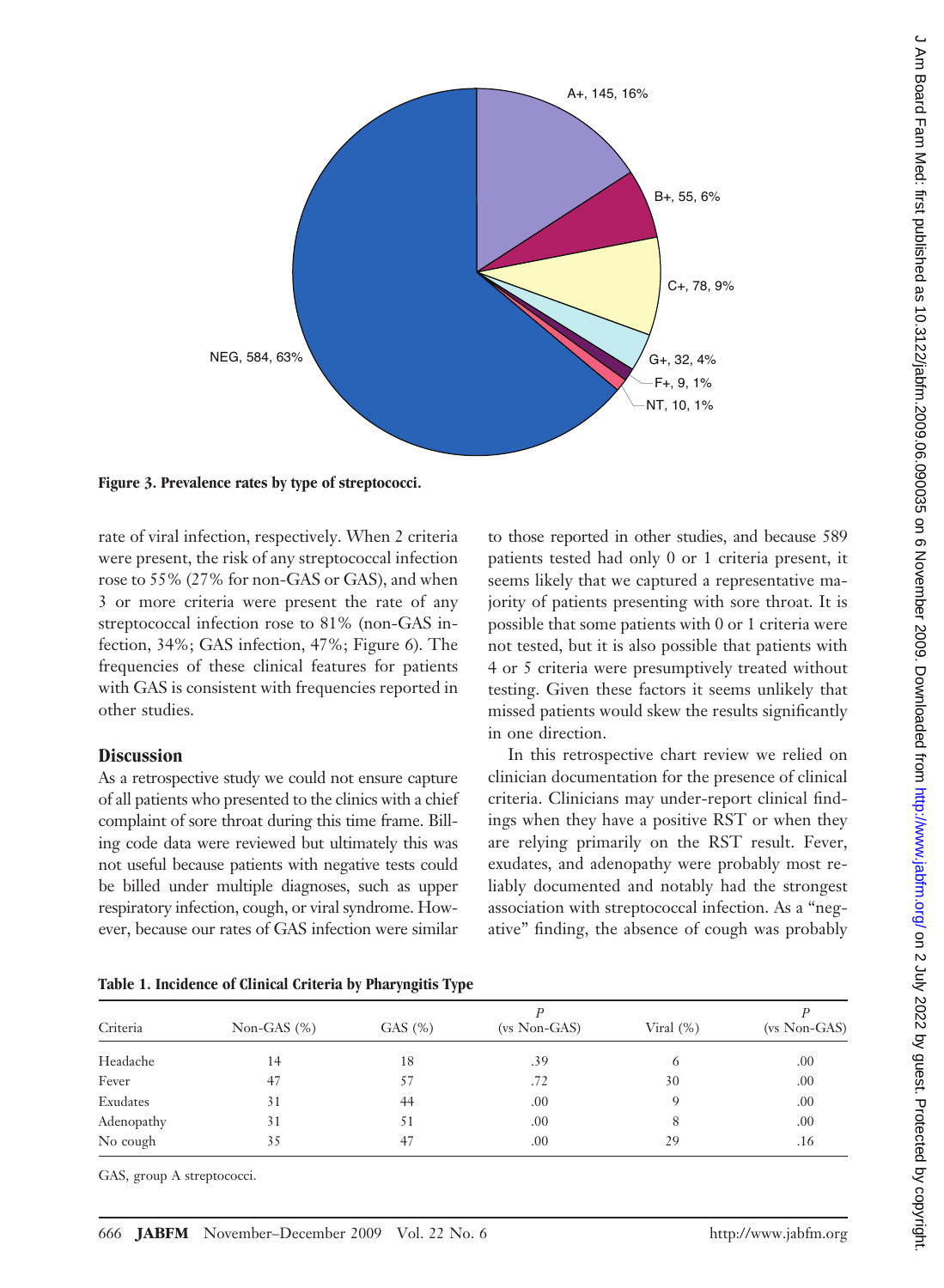

**Figure 4. Comparison of the clinical features by pharyngitis type.**

the least reliably documented and was found to have the weakest association with streptococcal infection. Because our clinics are teaching practices for medical students, residents, and nurse practitioner students documentation tends to be thorough. These clinics also use an electronic medical record that significantly streamlines documentation. Given the reported rates of these findings in our study underdocumentation does not seem to be a major confounder.

Our rapid strep test sensitivity of 75% may seem lower than expected. Although the manufacturer reports a 92% to 96% sensitivity, published studies of rapid antigen detection of GAS show rates ranging from 70% to 90%, which is more consistent with our results.<sup>13</sup>



**Clinical Findings by Culture Result**

**Figure 5. Clincial features for groups A, B, and C versus viral.**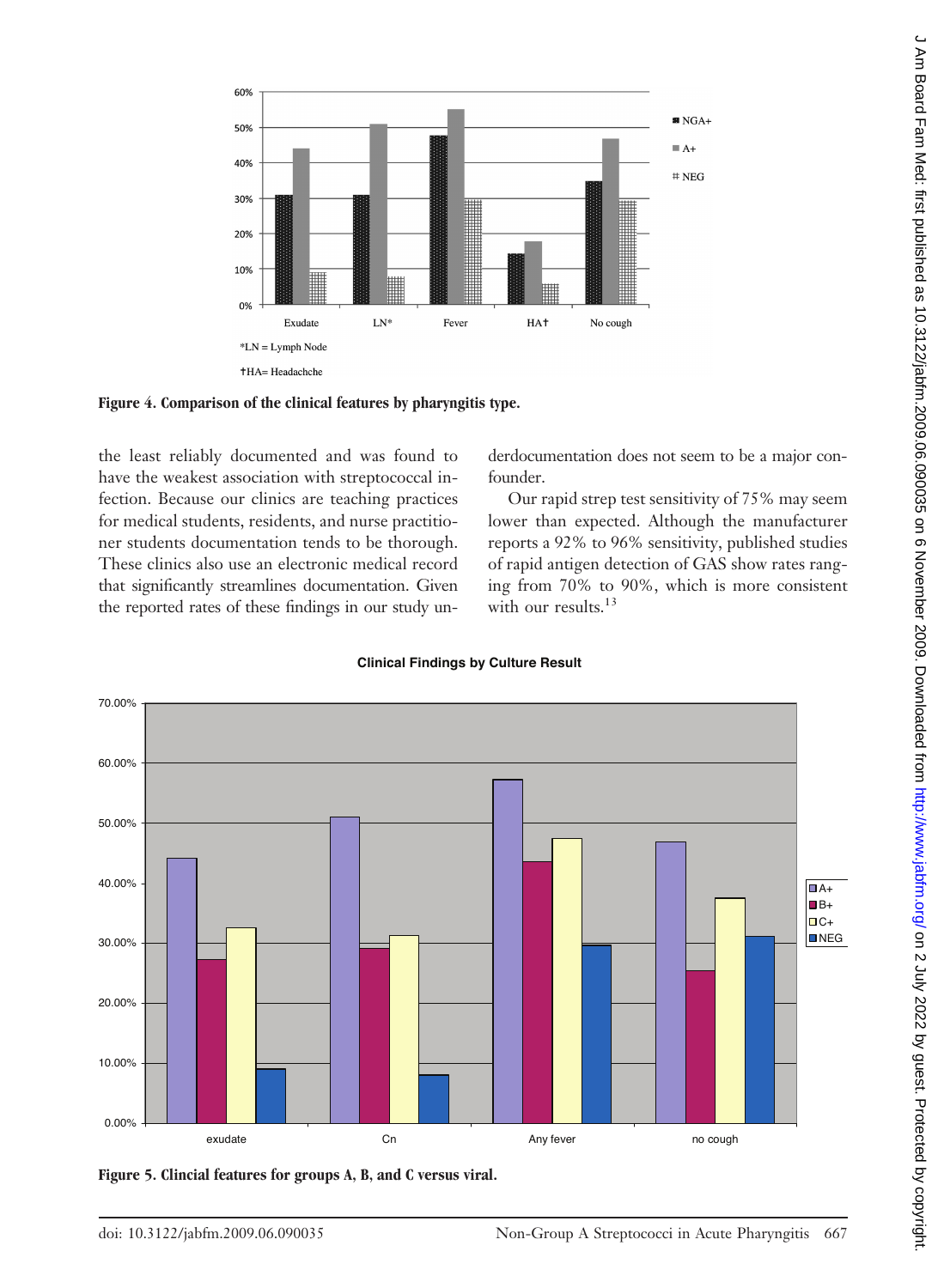| Table 2. Pharyngitis Type by Number of Clinical Criteria Present |  |  |  |  |
|------------------------------------------------------------------|--|--|--|--|
|------------------------------------------------------------------|--|--|--|--|

| Criteria (n)  | GAS $(n \lceil \% \rceil)$ | Non-GAS $(n \lceil \% \rceil)$ | All Strep $(n \lceil \% \rceil)$ | Viral (n $\lceil \% \rceil$ ) | Total (n) |  |
|---------------|----------------------------|--------------------------------|----------------------------------|-------------------------------|-----------|--|
| $\mathbf{0}$  | 10(3.7)                    | 30(11.1)                       | 40(14.8)                         | 231 (85.2)                    | 271       |  |
|               | 35(9.7)                    | 65(18.1)                       | 100(27.8)                        | 259(72.1)                     | 359       |  |
| $\mathcal{D}$ | 44(27.7)                   | 44(27.7)                       | 88 (55.4)                        | 71 (44.7)                     | 159       |  |
|               | 37(44.0)                   | 32(38.1)                       | 69(82.1)                         | 15 (17.9)                     | 84        |  |
| 4             | 17(56.7)                   | 7(23.3)                        | 24(80.0)                         | 6(20.0)                       | 30        |  |
|               | 2(33.3)                    | 2(33.3)                        | 4(66.7)                          | 2(33.3)                       | 6         |  |
|               |                            |                                |                                  |                               |           |  |

GAS, group A streptococci.

In this study population of primarily young adults, non-GAS was as common as GAS in those with acute pharyngitis. Non-GAS infection was significantly associated with headache, fever, exudates, and cervical lymphadenopathy compared with patients a negative culture, and with frequencies approaching those of patients with GAS infection, which suggests that non-GAS are likely to be pathogens in some of these cases. The presence of 3 clinical criteria predicts non-GAS or GAS infection with equal likelihood, although the presence of 4 or 5 criteria more reliably predicts GAS infection than non-GAS infection. Although we do not have a control group of asymptomatic patients with which to compare the frequency of non-GAS isolates, the association of a symptom complex recognized as bacterial in origin is strong evidence for non-GAS as pathogens in these patients.

If the goal of treatment is to target GAS infection exclusively, then the IDSA guidelines recommending treatment for only patients who test positive seem reasonable; in this study the Centor criteria predict at best only a 50% chance of GAS infection. If the goal is to treat any streptococcal infection, then treating adult patients with 3 or more criteria is reasonable because they have an 80% chance of any streptococcal infection. At this time the benefits of treating non-GAS pharyngitis